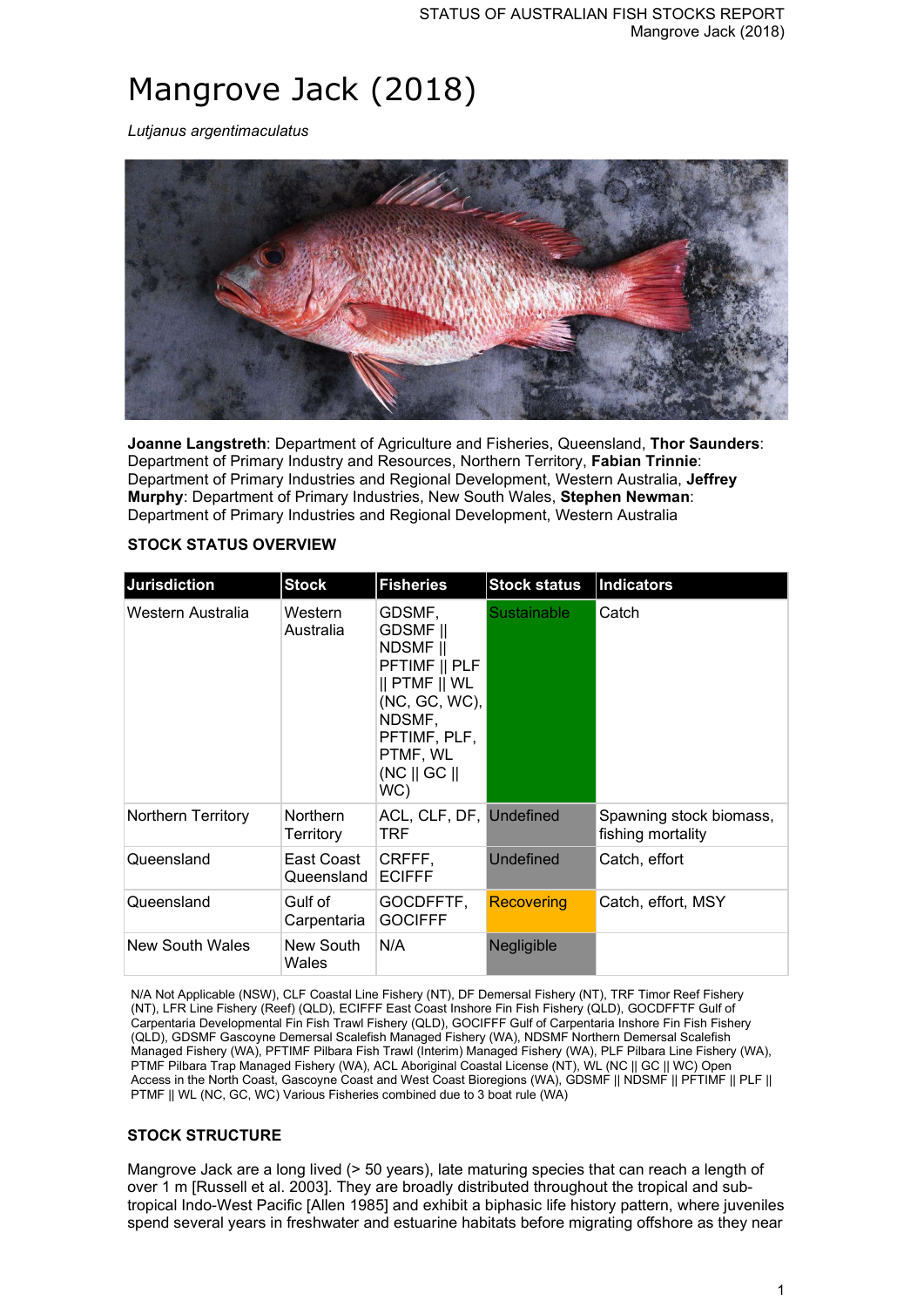sexual maturity, and have been reported to a depth of at least 175 m [Pradella et al. 2013]).

The distribution of this species within Australian waters extends from approximately Perth, Western Australia, around the north of the continent to Sydney, New South Wales [Pember et al. 2005, Russell et al. 2003]. Genetic analyses indicate that Mangrove Jack consist of a single biological stock across its Australian range [Russell et al. 2003]. This level of mixing is consistent with a life history that involves offshore spawning by adults. However, Mangrove Jack experience moderate to high harvest rates in some Australian fisheries (particularly those targeting adults of this long-lived species) which can cause localised depletion. While juvenile fish have been shown to migrate from freshwater and estuarine habitats to offshore reef environments, often with a movement component of up to 335 km [Russell et al. 2003], once these ontogenetic movements have occurred there have been no reports of adult fish undertaking extensive movements, although studies are limited. As such, limited evidence of adult movement in combination with evidence of different stock status in different regions indicates that Mangrove Jack likely comprise separate management units.

Here, assessment of stock status is presented at the management unit level―Queensland Gulf of Carpentaria and East Coast Queensland; and at the jurisdictional level―Western Australia, Northern Territory and New South Wales.

## **STOCK STATUS**

**East Coast Queensland** There are commercial line and net fisheries in the area - the Coral Reef Finfish There has been no stock assessment of this species in this management unit. Fishery (CRFFF) and the East Coast Inshore Finfish Fishery (ECIFFF). Total catch from both in recent years was around 2 t [QDAF 2018]. There is a significant recreational fishery for this species but the Indigenous catch is considered to be low. Catch rates for the commercial net and line fishery are not considered to be reliable indicators of biomass because this species is not commercially targeted within this management unit.

> Catch of Mangrove Jack in this management unit in the commercial line (1.5 t in 2016–17) and net (0.3 t in 2016–17) fisheries is stable and has been less than 5 t since 2009–10 [QDAF 2018]. The majority of catch is from the recreational fishery and is estimated at 49 t using data provided by the state wide recreational fishing survey 2013–14 [Webley et al. 2015]. Mangrove Jack is a popular recreational species in all habitats they occupy but considered to be difficult to target. The MLS is less than the size at maturity and preliminary fishery-dependent monitoring has documented a majority (> 90 per cent in 2017) of recreationally caught- fish are less than the size at maturity (L50 for females) [DAF unpublished data]. The impact of this on the stock is unknown. A portion of the biomass is not available to the fishery because of state marine parks and the Great Barrier Reef Marine Park (GBRMP) although the proportion protected has not been quantified. There is insufficient information available to confidently classify the status of this stock.

On the basis of the evidence provided above, the management unit is classified as an **undefined stock**.

**Gulf of Carpentaria** conducted using data up to 2009 estimated an MSY of 30 t for this A previous assessment of Mangrove Jack for the Queensland Gulf of Carpentaria management unit [O'Neill et al. 2011]. For eight years from 2003–04 to 2010–11 the Gulf of Carpentaria Developmental Fin Fish Fishery (GOCDFFTF) harvest exceeded the 30 t MSY, and between 2006–07 and 2008–09 was more than twice MSY [QDAF 2018]. Since 2012-13, effort has been absent or very low in the GOCDFFTF and harvest has been well below MSY each year. There was no commercial fishing in 2016–17. This reduction in effort for this management unit is due to a displacement of effort into Northern Territory by the small dualendorsed fleet following implementation of management changes in both jurisdictions since 2011. The above evidence indicates that the biomass of this stock is likely to be depleted and that recruitment is likely to be impaired.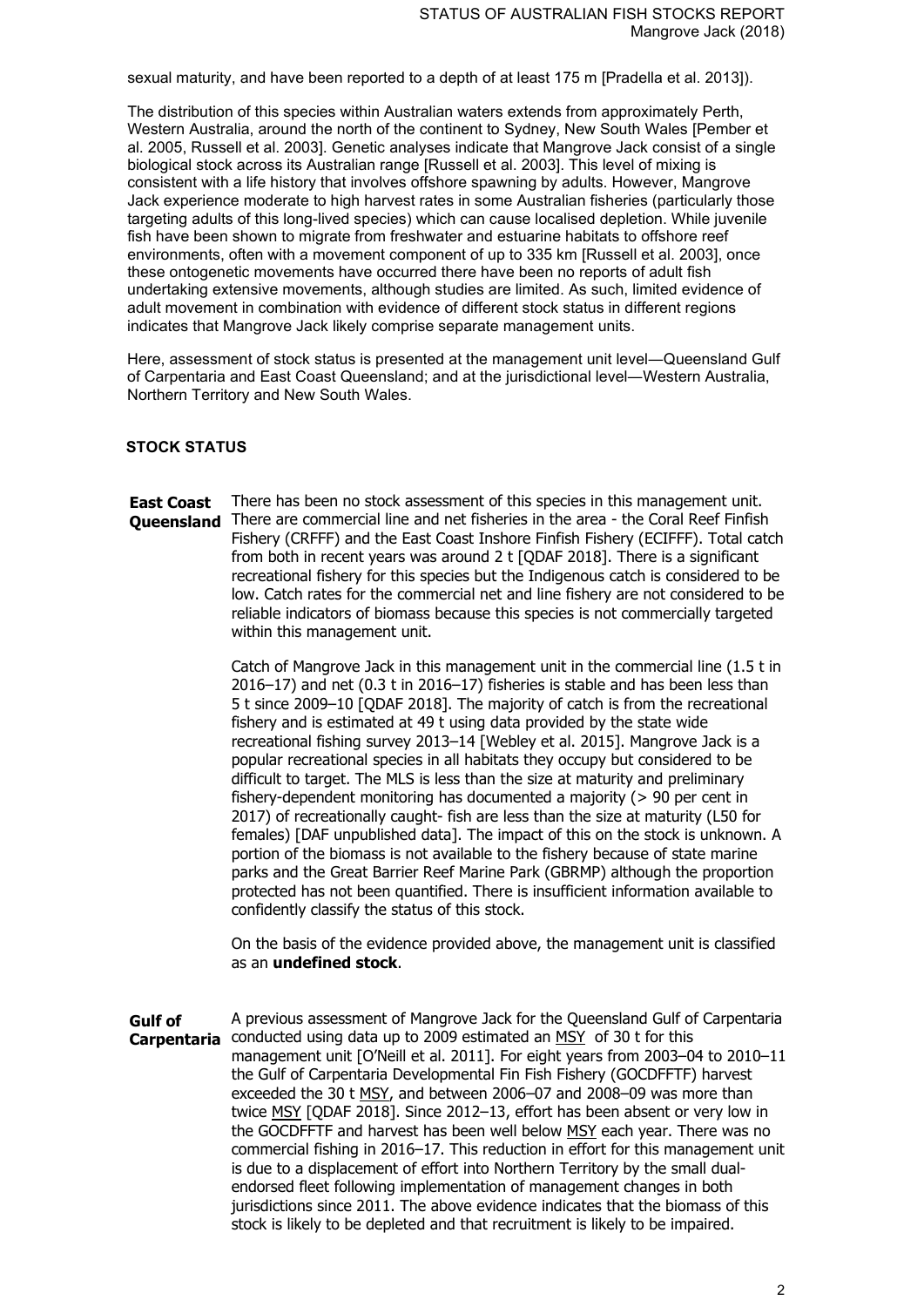However, for the period 2011–12 to 2016–17, the indicators of low to zero fishing effort and harvest well below MSY suggest a recovering stock.

There has been no commercial fishing in the GOCDFFTF since July 2016. The most recent catch in 2015–16 was only 13.5 t (56 fishing days) [QDAF 2018] compared to an MSY of 30 t. The new arrangements for the GOCDFFTF set catch triggers which limit effort and ensure that the MSY of 30 t will not be exceeded. Observer data (2004–06) showed that approximately a third of the Mangrove Jack retained in the GOCDFFTF are immature. Current bycatch reduction device (BRD) specifications for the GOCDFFTF are in place to ensure < 10 per cent of catch is < 350 mm (the minimum legal size [MLS] for Mangrove Jack), although the MLS is less than the size at maturity. Catch in the net fishery, Gulf of Carpentaria Inshore Fin Fish Fishery (GOCIFFF), is limited to the recreational in possession limit (5) and there has been no catch recorded since 2012–13. The most recent recreational harvest estimate (2013–14) was 4 500 fish (approximately 8 t) using data provided by the state wide recreational fishing survey 2013–14 [Webley et al. 2015] but this was based on a small sample size. This evidence indicates that the fishing pressure on the stock over the recent five year period (2012–13 to 2016–17) has been low with effort less than 65 commercial fishing days, allowing for recovery of this stock. The above evidence indicates that the current level of fishing mortality should allow the stock to recover from its recruitment impaired state.

On the basis of the evidence provided above, the management unit is classified as a **recovering stock**.

- **New South Wales** Stock status for the New South Wales stock is reported as negligible due to historically low catches in this jurisdiction, and because the stock has generally not been subject to targeted fishing. The New South Wales commercial catch in 2012–17 averaged less than 0.1 t per annum, and Mangrove Jack is not a major component of recreational landings. Fishing is unlikely to be having a negative impact on the stock.
- **Northern Territory** Mangrove Jack is a highly regarded fish in the Northern Territory but is one of the less common Lutjanids in this jurisdiction. Almost all Mangrove Jack caught by recreational fishers in the Northern Territory are harvested from estuarine and inshore habitats [West et al. 2012], whereas the majority of the commercial harvest (by the multi-species Timor Reef and Demersal Fisheries) occurs offshore.

The magnitude of the recreational harvest of this species is around 5 per cent of the commercial catch (derived from West et al. [2012] using a regional weight multiplier of 0.8 kg per fish, and contemporary commercial catch data). There are no estimates of the Indigenous harvest of Mangrove Jack in the Northern Territory. The lack of a long-term time series on recreational and Indigenous catches means that the assessment presented here is based on data from commercial logbooks.

The average annual commercial catch of Mangrove Jack in the Northern Territory for the decade spanning 2008–17 was 32 t. A preliminary assessment of this species using SimpleSA [NTG unpublished] indicates that the biomass of the stock is above the target biomass (at ≥ 50 per cent of 1983 biomass) but that fishing mortality rate from 2015–17 may have exceeded the target harvest rate (at 0.19 per annum). However, the level of uncertainty around these model outputs is too wide to make an informed judgement on the status of the stock. This uncertainty arises from the fact that Mangrove Jack is not actively targeted by the Timor Reef Fishery or the Demersal Fishery and because these fisheries have only scaled up in recent years. Hence, there is insufficient information available to confidently classify the status of this stock.

On the basis of the evidence provided above, Mangrove Jack in the Northern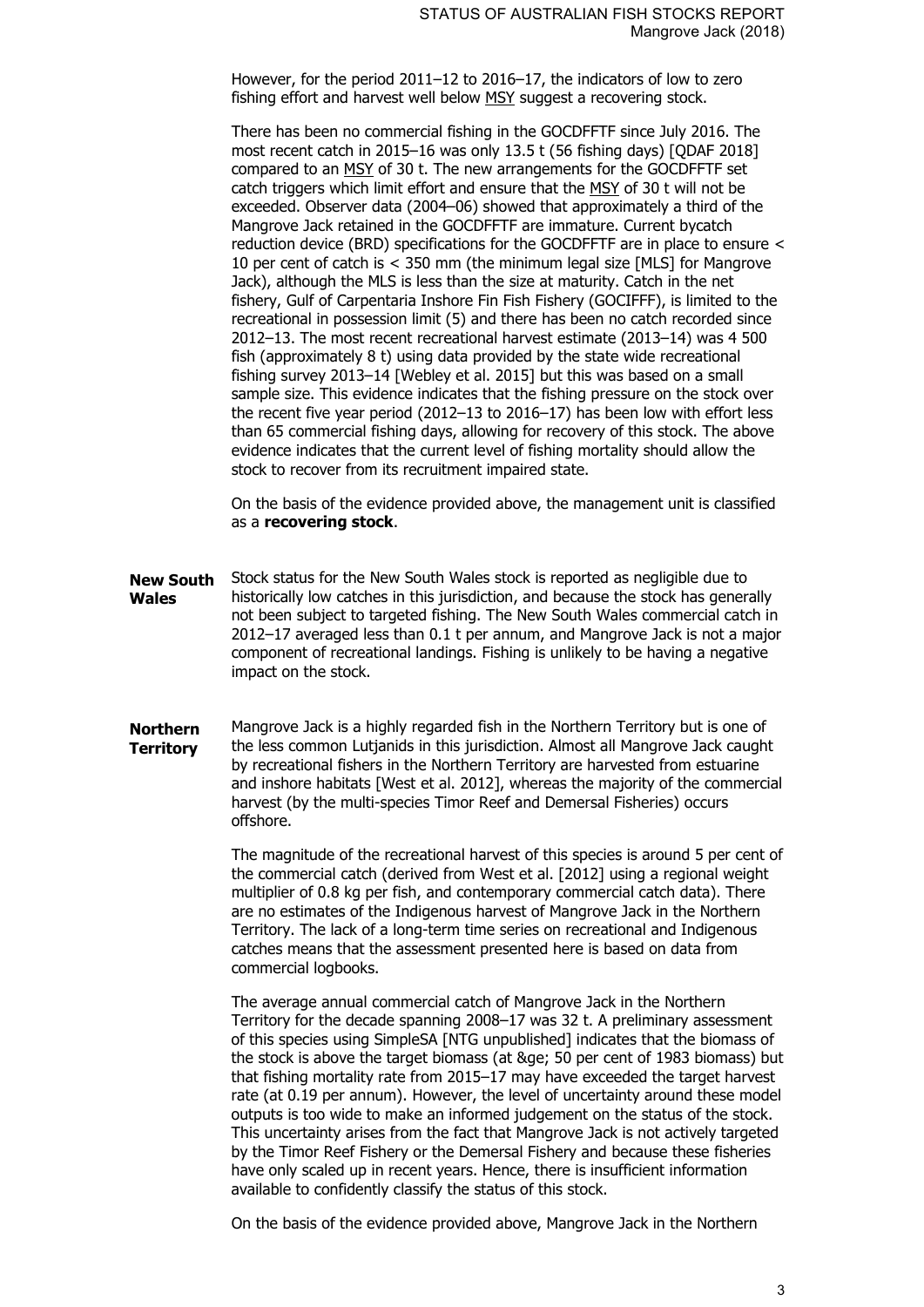## Territory is classified as an **undefined stock**.

**Western Australia** Mangrove Jack are landed primarily on the north-west coast of Western Australia as a component of the multispecies Pilbara Demersal Scalefish Fisheries (PDSF: which includes the Pilbara Fish Trawl (Interim) Managed Fishery; the Pilbara Trap Managed Fishery; and the Pilbara Line Fishery) in the Pilbara management region of the North Coast Bioregion; and the Northern Demersal Scalefish Managed Fishery (NDSMF) in the Kimberley management region of the North Coast Bioregion of Western Australia [Newman et al. 2018a]. Mangrove Jack are assessed on the basis of the status of several indicator species (including, for example, Red Emperor and Goldband Snapper in the Kimberley region) that represent the entire inshore demersal suite of species occurring at depths of 30– 250 m [Newman et al. 2018b]. The major performance measures for these indicator species are estimates of spawning stock levels. The target level of spawning biomass is 40 per cent of the unfished level. The limit level is 30 per cent of the estimate of initial spawning biomass [DPIRD 2017]. Indicator species assessments using an integrated age structured model determined that the spawning biomass levels of each of the indicator species in the PDSF were either greater than the target level or between the target and the threshold level in 2015 (the year the last integrated assessment was undertaken). The spawning biomass levels of the indicator species were either greater than the target level or between the target level and the threshold level in the NDSMF in 2014 [Newman et al. 2018a]. The above evidence indicates that the biomass of this stock is unlikely to be depleted and that recruitment is unlikely to be impaired.

> The catch of Mangrove Jack in the PDSF has been low and stable for the past five years (2013–17), ranging from 8.8–12.3 tonnes (t), with a mean annual catch of 10.1 t. The catch of Mangrove Jack in the NDSMF has been low and stable for the past five years (2013–17), ranging from 0.6–1.7 t, with a mean annual catch of 1.3 t. The above evidence indicates that the current level of fishing mortality is unlikely to cause the stock to become recruitment impaired.

On the basis of the evidence provided above, Mangrove Jack in Western Australia is classified as a **sustainable stock**.

## **BIOLOGY**

**Mangrove Jack biology** [Pember et al. 2005, Piddocke et al. 2015, Russell et al. 2003]

| Species       | Longevity / Maximum Size | Maturity (50 per cent)                                           |
|---------------|--------------------------|------------------------------------------------------------------|
| Mangrove Jack | 57 years, 1 019 mm FL    | Male: ≥ 7 years, 450 mm F L<br>Female: $\geq 8$ years, 510 mm FL |

## **DISTRIBUTION**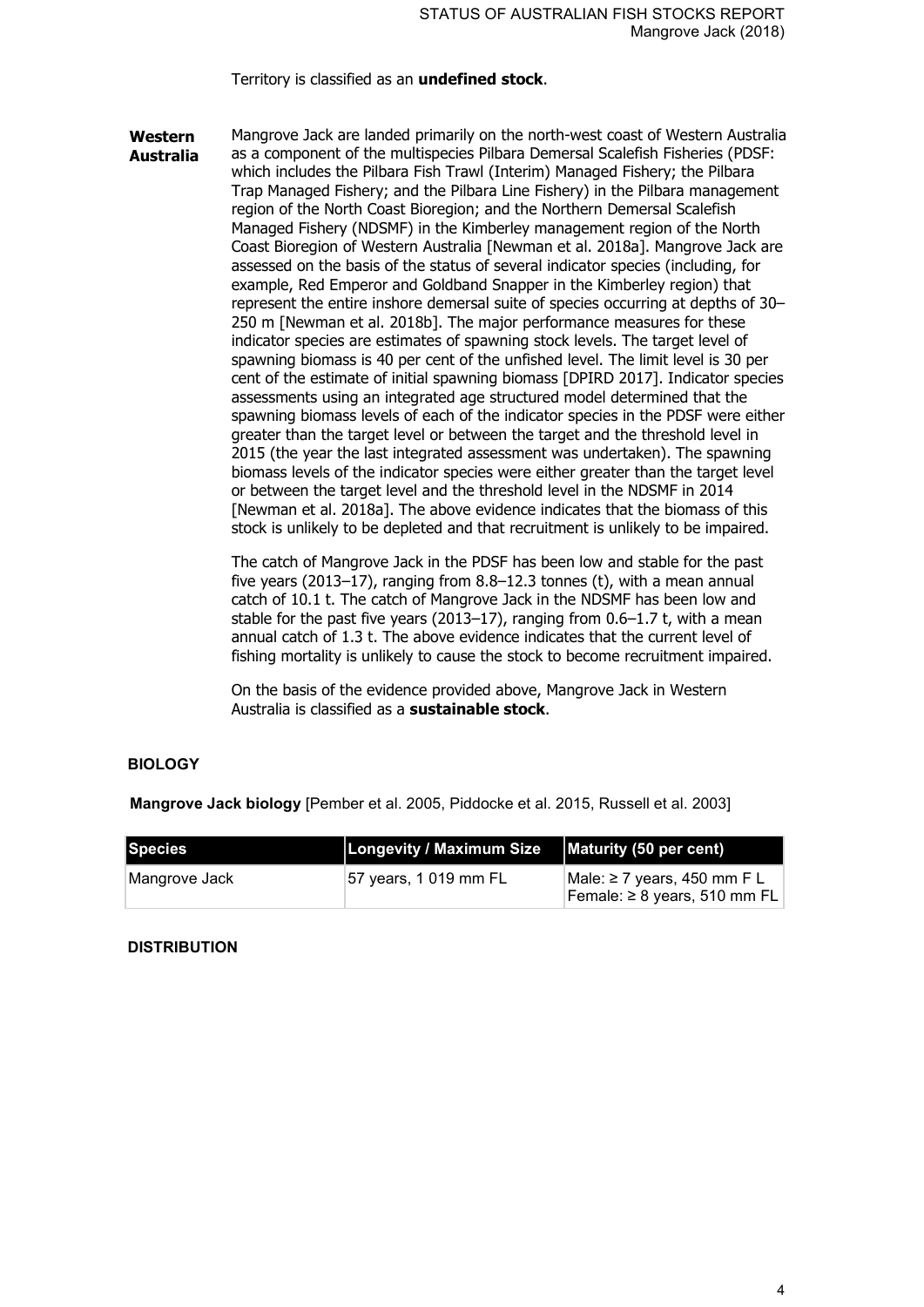

Distribution of reported commercial catch of Mangrove Jack

# **TABLES**

| <b>Commercial</b><br><b>Catch Methods</b>                        | <b>New South</b><br><b>Wales</b> | <b>Northern</b><br><b>Territory</b> | Queensland   | <b>Western</b><br><b>Australia</b> |
|------------------------------------------------------------------|----------------------------------|-------------------------------------|--------------|------------------------------------|
| <b>Beach Seine</b>                                               |                                  | $\checkmark$                        |              |                                    |
| <b>Demersal Longline</b>                                         |                                  | $\checkmark$                        |              |                                    |
| <b>Dropline</b>                                                  |                                  | $\checkmark$                        |              |                                    |
| <b>Fish Trap</b>                                                 |                                  | $\checkmark$                        |              | $\checkmark$                       |
| <b>Hand Line, Hand</b><br><b>Reel or Powered</b><br><b>Reels</b> |                                  |                                     |              | $\checkmark$                       |
| <b>Hook and Line</b>                                             |                                  | $\checkmark$                        | $\checkmark$ |                                    |
| <b>Midwater Trawl</b>                                            |                                  | $\checkmark$                        |              |                                    |
| N/A                                                              | $\checkmark$                     |                                     |              |                                    |
| <b>Net</b>                                                       |                                  |                                     | $\checkmark$ |                                    |
| <b>Otter Trawl</b>                                               |                                  | $\checkmark$                        |              | $\checkmark$                       |
| <b>Pelagic Gillnet</b>                                           |                                  | $\checkmark$                        |              |                                    |
| <b>Trawl</b>                                                     |                                  |                                     | $\checkmark$ |                                    |
| <b>Trolling</b>                                                  |                                  | $\checkmark$                        |              |                                    |
| <b>Unspecified</b>                                               |                                  |                                     |              | $\checkmark$                       |

| <b>Fishing methods</b> |                                     |                   |                             |
|------------------------|-------------------------------------|-------------------|-----------------------------|
|                        | <b>Northern</b><br><b>Territory</b> | <b>Queensland</b> | Western<br><b>Australia</b> |
| <b>Charter</b>         |                                     |                   |                             |
| <b>Hook and Line</b>   |                                     |                   |                             |
| <b>Spearfishing</b>    |                                     |                   |                             |
| <b>Commercial</b>      |                                     |                   |                             |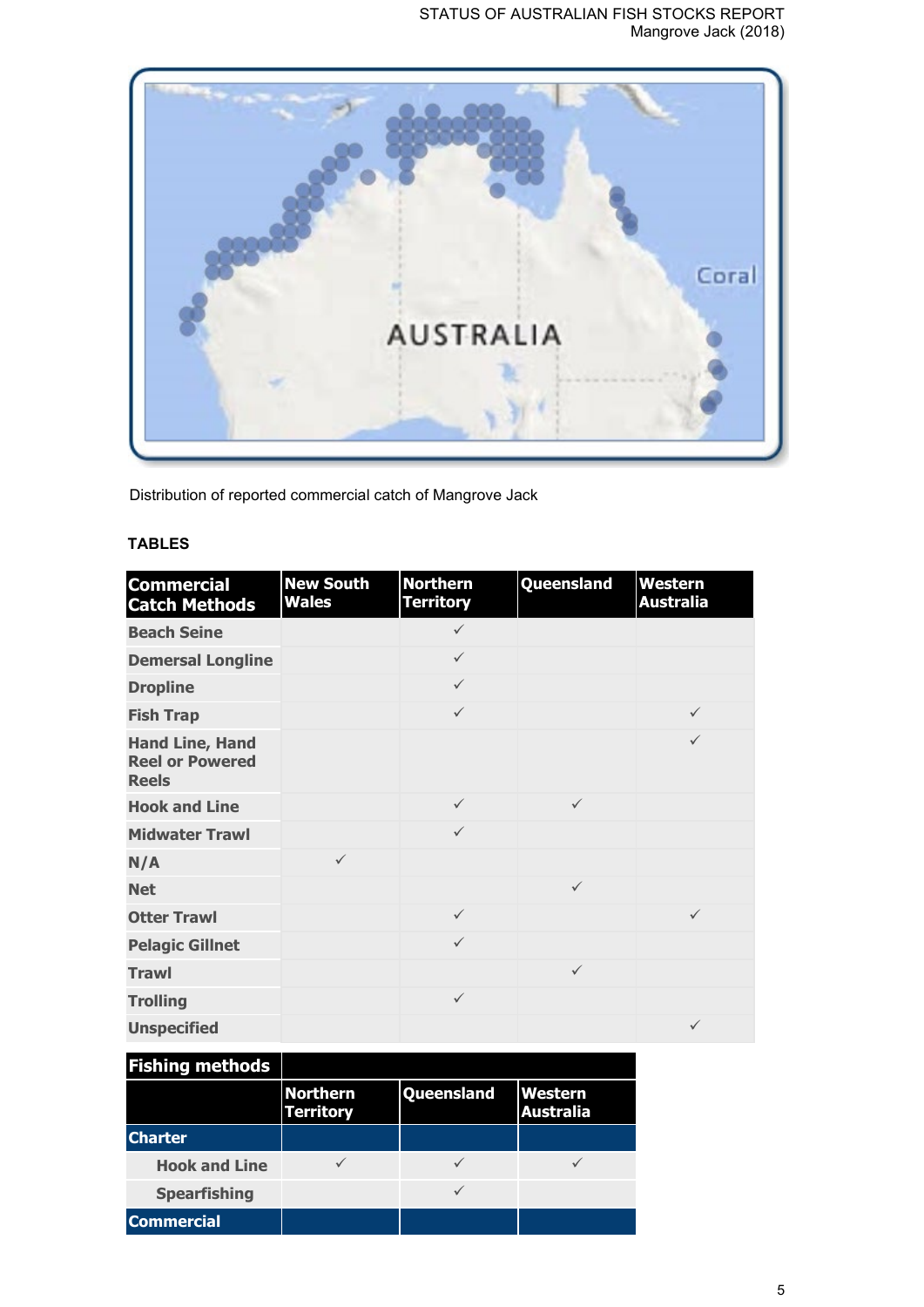| <b>Beach Seine</b>                                           | $\checkmark$                        |              |                             |
|--------------------------------------------------------------|-------------------------------------|--------------|-----------------------------|
| <b>Fish Trap</b>                                             | $\checkmark$                        |              | ✓                           |
| Hand Line,<br><b>Hand Reel</b><br>or Powered<br><b>Reels</b> |                                     |              | ✓                           |
| <b>Hook and Line</b>                                         | $\checkmark$                        | $\checkmark$ |                             |
| <b>Midwater Trawl</b>                                        | $\checkmark$                        |              |                             |
| <b>Net</b>                                                   |                                     | $\checkmark$ |                             |
| <b>Otter Trawl</b>                                           | $\checkmark$                        |              | ✓                           |
| <b>Trawl</b>                                                 |                                     | $\checkmark$ |                             |
| <b>Unspecified</b>                                           |                                     |              | ✓                           |
| <b>Indigenous</b>                                            |                                     |              |                             |
| <b>Hook and Line</b>                                         | $\checkmark$                        | $\checkmark$ | $\checkmark$                |
| <b>Recreational</b>                                          |                                     |              |                             |
| <b>Hook and Line</b>                                         | $\checkmark$                        | $\checkmark$ | $\checkmark$                |
| <b>Spearfishing</b>                                          |                                     | $\checkmark$ |                             |
| <b>Management</b><br><b>Methods</b>                          |                                     |              |                             |
|                                                              | <b>Northern</b><br><b>Territory</b> | Queensland   | Western<br><b>Australia</b> |
| <b>Charter</b>                                               |                                     |              |                             |
|                                                              |                                     |              |                             |
| <b>Bag limits</b>                                            |                                     |              | $\checkmark$                |
| Gear<br>restrictions                                         |                                     | $\checkmark$ |                             |
| <b>Limited entry</b>                                         |                                     |              | ✓                           |
| <b>Passenger</b><br>restrictions                             |                                     |              | $\checkmark$                |
| <b>Possession</b><br>limit                                   |                                     | $\checkmark$ | $\checkmark$                |
| <b>Size limit</b>                                            |                                     | $\checkmark$ | $\checkmark$                |
| <b>Spatial</b><br>closures                                   |                                     | $\checkmark$ |                             |
| <b>Spatial zoning</b>                                        |                                     |              | $\checkmark$                |
| <b>Commercial</b>                                            |                                     |              |                             |
| <b>Bycatch limits</b>                                        |                                     | $\checkmark$ |                             |
| Gear<br>restrictions                                         | ✓                                   | $\checkmark$ | ✓                           |
| <b>Limited entry</b>                                         | $\checkmark$                        | $\checkmark$ | ✓                           |
| Quota                                                        |                                     | $\checkmark$ |                             |
| <b>Size limit</b>                                            |                                     | $\checkmark$ | ✓                           |
| <b>Spatial</b><br>closures                                   | ✓                                   | $\checkmark$ | ✓                           |
| <b>Spatial zoning</b>                                        | $\checkmark$                        |              | ✓                           |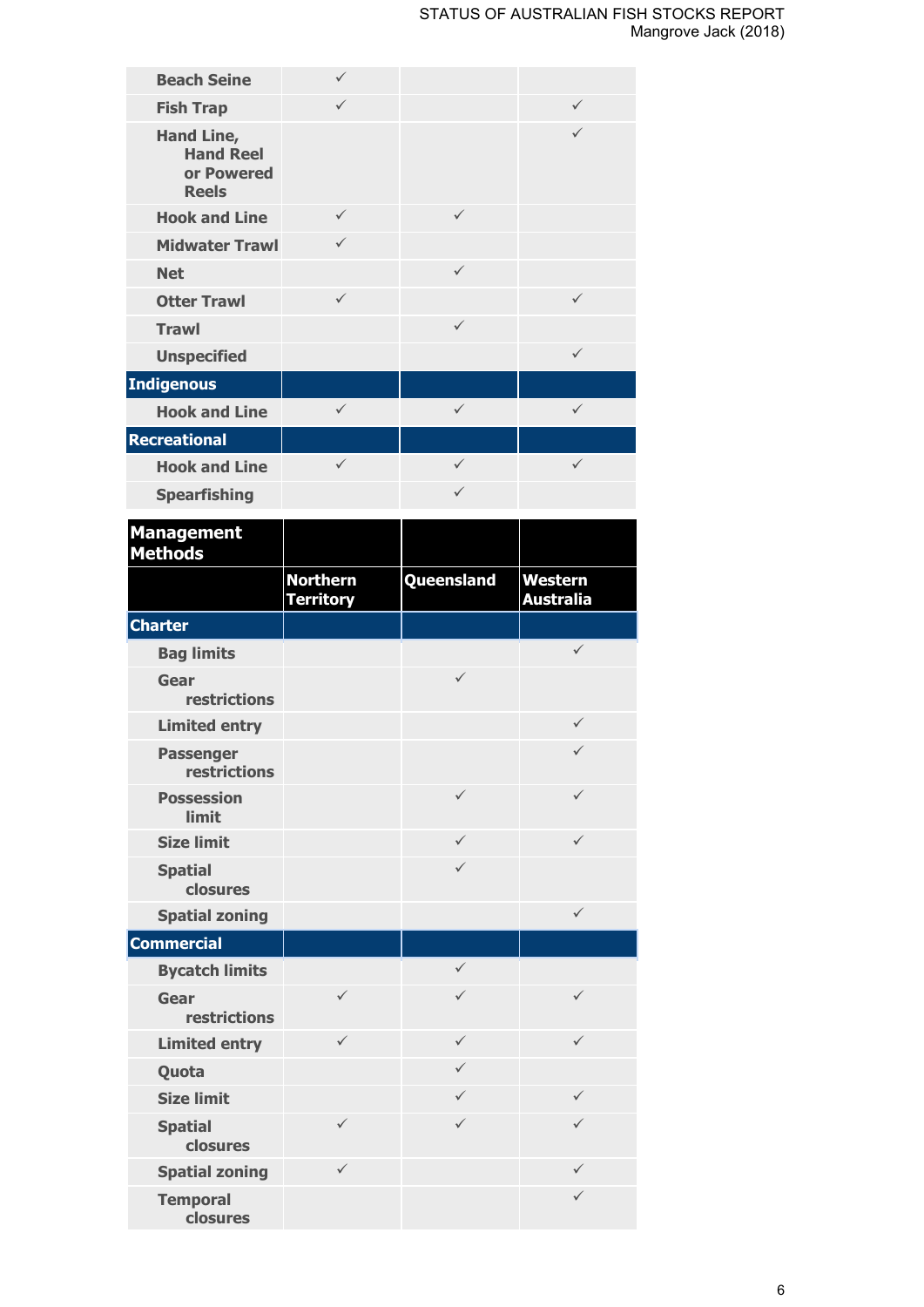| <b>Vessel</b><br>restrictions                                        |              |              |   |
|----------------------------------------------------------------------|--------------|--------------|---|
| <b>Recreational</b>                                                  |              |              |   |
| <b>Bag limits</b>                                                    |              |              |   |
| Gear<br>restrictions                                                 | ✓            | $\checkmark$ | ✓ |
| <b>Licence</b><br>(Recreation<br>al Fishing<br>from Boat<br>License) |              |              | ✓ |
| <b>Possession</b><br>limit                                           | $\checkmark$ | $\checkmark$ | ✓ |
| <b>Size limit</b>                                                    | $\checkmark$ | $\checkmark$ | ✓ |
| <b>Spatial</b><br>closures                                           | $\checkmark$ | $\checkmark$ | ✓ |
| <b>Vessel limits</b>                                                 | ✓            |              |   |

# **Active Vessels**

| Northern<br>Territory                                                                                                       | Queensland                | Western<br>Australia                                                                                                           |
|-----------------------------------------------------------------------------------------------------------------------------|---------------------------|--------------------------------------------------------------------------------------------------------------------------------|
| 14 LICENCES in 17 Licences in<br>CLF, 8<br>LICENCES in<br>DF, 5 LICENCES CRFFF,<br>in TRF, 12<br><b>LICENCES</b> in<br>ACL, | ECIFFF, 46<br>Licences in | 4 in GDSMF,<br><3 in<br>PFTIMF, 6 in<br>PLF, <3 in<br>PTMF, 34 in<br>Charter, <3<br>in WL (NC    GC<br>$  $ WC), 6 in<br>NDSF, |

**CLF** Coastal Line Fishery(NT)

**DF** Demersal Fishery(NT)

**TRF** Timor Reef Fishery(NT)

**LFR** Line Fishery (Reef)(QLD)

**ECIFFF** East Coast Inshore Fin Fish Fishery(QLD)

**GDSMF** Gascoyne Demersal Scalefish Managed Fishery(WA)

**PFTIMF** Pilbara Fish Trawl (Interim) Managed Fishery(WA)

**PLF** Pilbara Line Fishery(WA)

**PTMF** Pilbara Trap Managed Fishery(WA)

**ACL** Aboriginal Coastal License(NT)

**Charter** Tour Operator(WA)

**WL (NC || GC || WC)** Open Access in the North Coast, Gascoyne Coast and West Coast Bioregions(WA)

**NDSF** Northern Demersal Scalefish Fishery(WA)

| <b>Catch</b>      |                                  |                                                                 |                   |                                |
|-------------------|----------------------------------|-----------------------------------------------------------------|-------------------|--------------------------------|
|                   | <b>New South</b><br><b>Wales</b> | <b>Northern</b><br><b>Territory</b>                             | <b>Queensland</b> | Western<br><b>Australia</b>    |
| <b>Charter</b>    |                                  |                                                                 |                   | 1.72 $t$                       |
| <b>Commercial</b> |                                  | 0.0014t in ACL, 1.482t in<br>$0.056t$ in $CIF$ $CRFFF$ $0.345t$ |                   | 10.7645t in<br><b>GDSMF II</b> |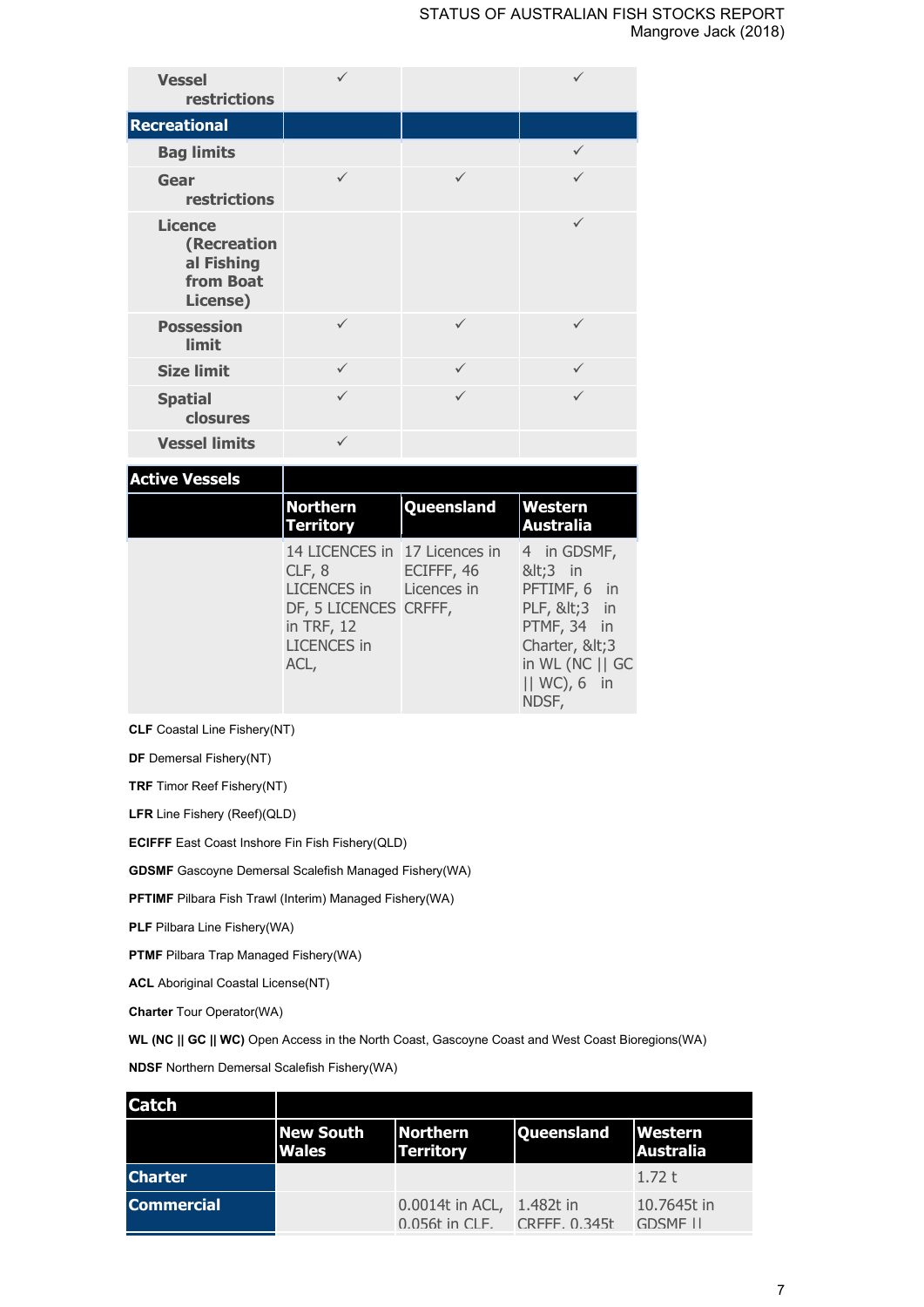### STATUS OF AUSTRALIAN FISH STOCKS REPORT Mangrove Jack (2018)

|                   | 28.845t in TRF, GOCDFFTF, 0t | 23.7646t in DF, in ECIFFF, 0t in NDSMF   <br>in GOCIFFF, | PFTIMF    PLF<br>   PTMF    WL<br>(NC, GC, WC), |
|-------------------|------------------------------|----------------------------------------------------------|-------------------------------------------------|
| <b>Indigenous</b> | Unknown                      | Unknown                                                  | Unknown                                         |
| Recreational      | 3 t (2009/10)                | 8.32 t (GOC),<br>48.58 t (EC)<br>$(2013 - 14)$           | 2.24 t $\pm$ 0.593<br>se                        |

N/A Not Applicable (NSW), CLF Coastal Line Fishery (NT), DF Demersal Fishery (NT), TRF Timor Reef Fishery (NT), LFR Line Fishery (Reef) (QLD), ECIFFF East Coast Inshore Fin Fish Fishery (QLD), GOCDFFTF Gulf of Carpentaria Developmental Fin Fish Trawl Fishery (QLD), GOCIFFF Gulf of Carpentaria Inshore Fin Fish Fishery (QLD), GDSMF Gascoyne Demersal Scalefish Managed Fishery (WA), NDSMF Northern Demersal Scalefish Managed Fishery (WA), PFTIMF Pilbara Fish Trawl (Interim) Managed Fishery (WA), PLF Pilbara Line Fishery (WA), PTMF Pilbara Trap Managed Fishery (WA), ACL Aboriginal Coastal License (NT), WL (NC || GC || WC) Open Access in the North Coast, Gascoyne Coast and West Coast Bioregions (WA), GDSMF || NDSMF || PFTIMF || PLF || PTMF || WL (NC, GC, WC) Various Fisheries combined due to 3 boat rule (WA),

**Western Australia** Active Vessels data is unreportable as there were fewer than three vessels operating in Pilbara Fish Trawl Interim Managed Fishery and Pilbara Trap Managed Fishery.

**Western Australia – Recreational (Catch)** Boat-based recreational catch is from 1 September 2015–31 August 2016. These data are derived from those reported in Ryan et al. [2017]. Shore based catches of Mangrove Jack are not known.

**Western Australia – Recreational (management methods)** A Recreational Fishing from Boat License is required for the use of a powered boat to fish or to transport catch or fishing gear to or from a land-based fishing location.

**Western Australia – Indigenous** Subject to the defence that applies under Section 211 of the *Native Title Act 1993* (Cth), and the exemption from a requirement to hold a recreational fishing licence, the non-commercial take by Indigenous fishers is covered by the same arrangements as that for recreational fishing.

**Northern Territory** Recreational Catch from West et al. [2012].

**Queensland** Commercial catch from 1 July 2016–30 June 2017.

**Queensland – Recreational (catch)** Survey of Queensland residents only from August 2013– October 2014 [Webley et al. 2015].

**Queensland – Indigenous** Under the *Fisheries Act 1994* (Qld), Indigenous fishers in Queensland are entitled to use prescribed traditional and non-commercial fishing apparatus in waters open to fishing. Size and possession limits, and seasonal closures do not apply to Indigenous fishers. Further exemptions to fishery regulations may be applied for through permits.

**CATCH CHART**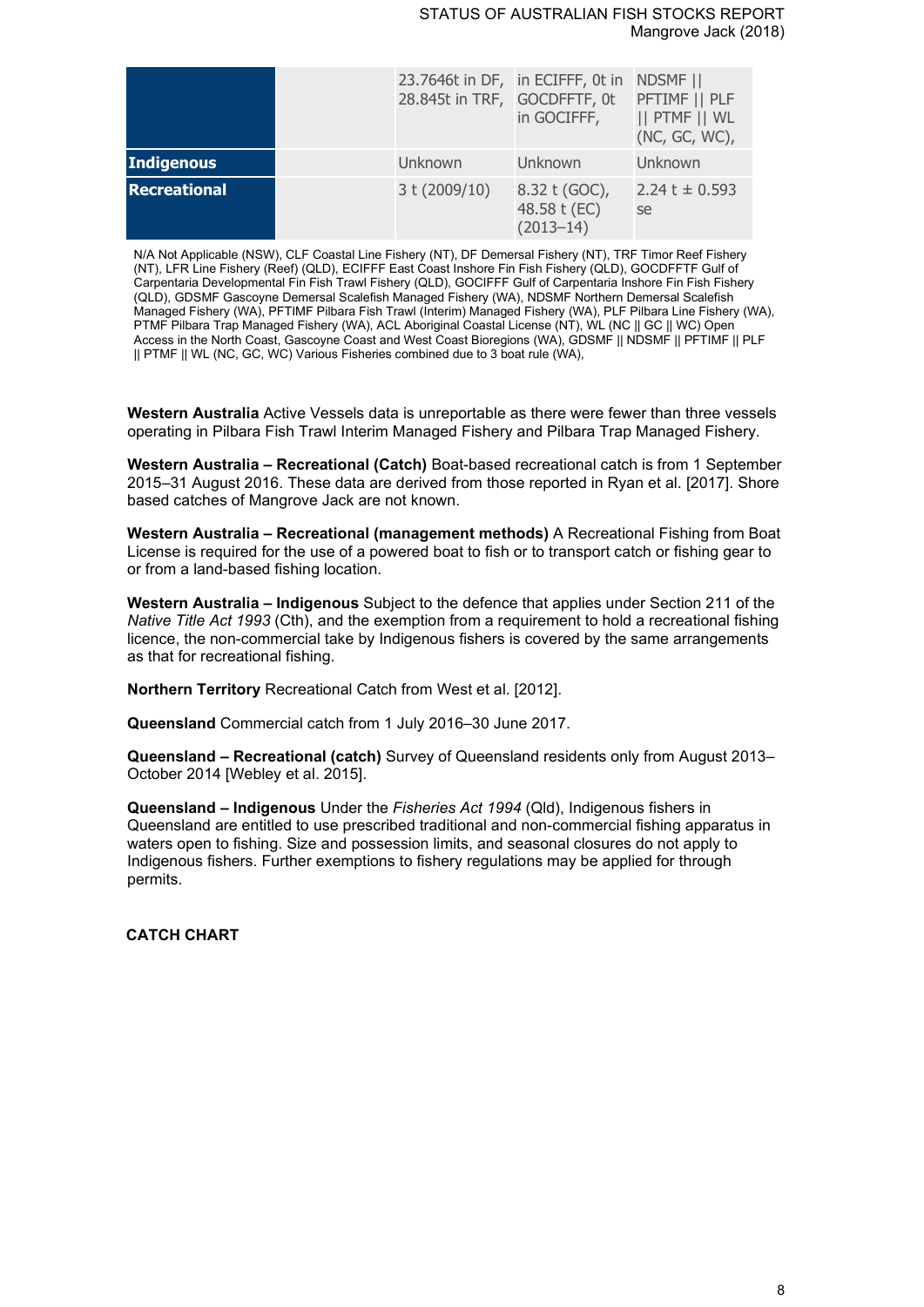## STATUS OF AUSTRALIAN FISH STOCKS REPORT Mangrove Jack (2018)



Commercial catch of Mangrove Jack - note confidential catch not shown

# **EFFECTS OF FISHING ON THE MARINE ENVIRONMENT**

# **ENVIRONMENTAL EFFECTS on Mangrove Jack**

| <b>References</b> |                                                                                                                                                                                                                                                                                                                                                                                                                                                                                |
|-------------------|--------------------------------------------------------------------------------------------------------------------------------------------------------------------------------------------------------------------------------------------------------------------------------------------------------------------------------------------------------------------------------------------------------------------------------------------------------------------------------|
|                   | 1382 FAO species catalogue, volume 6, snappers of the world. FAO Fisheries Synopsis 125.                                                                                                                                                                                                                                                                                                                                                                                       |
|                   | 1383 DPIRD 2017, North Coast demersal scalefish resource harvest strategy 2017-2021. Version<br>1.0. Fisheries Management Paper No. 285. Department of Primary Industries and Regional<br>Development, Government of Western Australia, Perth, Australia. 35p.                                                                                                                                                                                                                 |
|                   | 1384 Newman, SJ, Wakefield, C, Skepper, C, Boddington, D, Jones, R and Smith, E 2018. North<br>Coast Demersal Resource Status Report 2017. pp. 127-133. In: Gaughan, D.J. and Santoro,<br>K. (eds.). Status Reports of the Fisheries and Aquatic Resources of Western Australia<br>2016/17: The State of the Fisheries. Department of Primary Industries and Regional<br>Development, Western Australia, Perth, Australia. 237p.                                               |
|                   | 1385 Newman, SJ, Brown, JI, Fairclough, DV, Wise, BS, Bellchambers, LM, Molony, BW, Lenanton,<br>RCJ, Jackson, G, Smith, KA, Gaughan, DJ, Fletcher, WJ, McAuley, RB and Wakefield, CB<br>2018, A risk assessment and prioritisation approach to the selection of indicator species for<br>the assessment of multi-species, multi-gear, multi-sector fishery resources. Marine Policy,<br>88: 11-22.                                                                            |
|                   | 1386 O'Neill, MF, Leigh, GM, Martin, JM, Newman, SJ, Chambers, M, Dichmont, CM and<br>Buckworth, RC 2011, Sustaining productivity of tropical red snappers using new monitoring<br>and reference points, The State of Queensland, Department of Employment, Economic<br>Development and Innovation, Brisbane, Queensland.                                                                                                                                                      |
|                   | 1387 Pember MB, Newman SJ, Hesp SA, Young GC, Skepper CL, Hall NG and Potter IC 2005,<br>Biological parameters for managing the fisheries for Blue and King Threadfins, Estuary<br>Rockcod, Malabar Grouper and Mangrove Jack in north-western Australia. Final Report to the<br>Fisheries Research and Development Corporation (FRDC) on Project No. 2002/003. Centre<br>for Fish and Fisheries Research, Murdoch University, Murdoch, Western Australia, Australia.<br>172p. |
|                   | 1388 Piddocke, TP, Butler, GL, Butcher, PA, Stewart, J, Bucher, DJ and Christidis, L 2015, Age and<br>growth of mangrove red Snapper Lutjanus argentimaculatus at its cool-water-range limits,<br>Journal of Fish Biology, 86, 1587-1600.                                                                                                                                                                                                                                      |
|                   | 1389 Pradella, N, Fowler, AM, Booth, DJ, Macreadie, PI 2013. Fish assemblages associated with oil<br>industry structures on the continental shelf of north-western Australia. Journal of Fish<br>Biology, 84(1): 247-255.                                                                                                                                                                                                                                                      |
|                   | 1390 Queensland Department of Agriculture and Fisheries 2018, Queensland Stock Status<br>Assessment Workshop Proceedings 2018. Species Summaries. 19-20 June 2018, Brisbane.                                                                                                                                                                                                                                                                                                   |
|                   | 1391 Russell, DJ, McDougall, AJ, Fletcher, AS, Ovenden, JR and Street, R 2003, Biology,<br>management and genetic stocks structure of mangrove jack (Lutjanus argentimaculatus) in<br>Australia. FRDC Project Number 1999/122, Department of Primary Industries, Queensland<br>and the Fisheries Research Development Corporation, Brisbane.                                                                                                                                   |
|                   | 1392 Ryan KL, Hall NG, Lai EK, Smallwood CB, Taylor SM, Wise BS 2017, Statewide survey of                                                                                                                                                                                                                                                                                                                                                                                      |